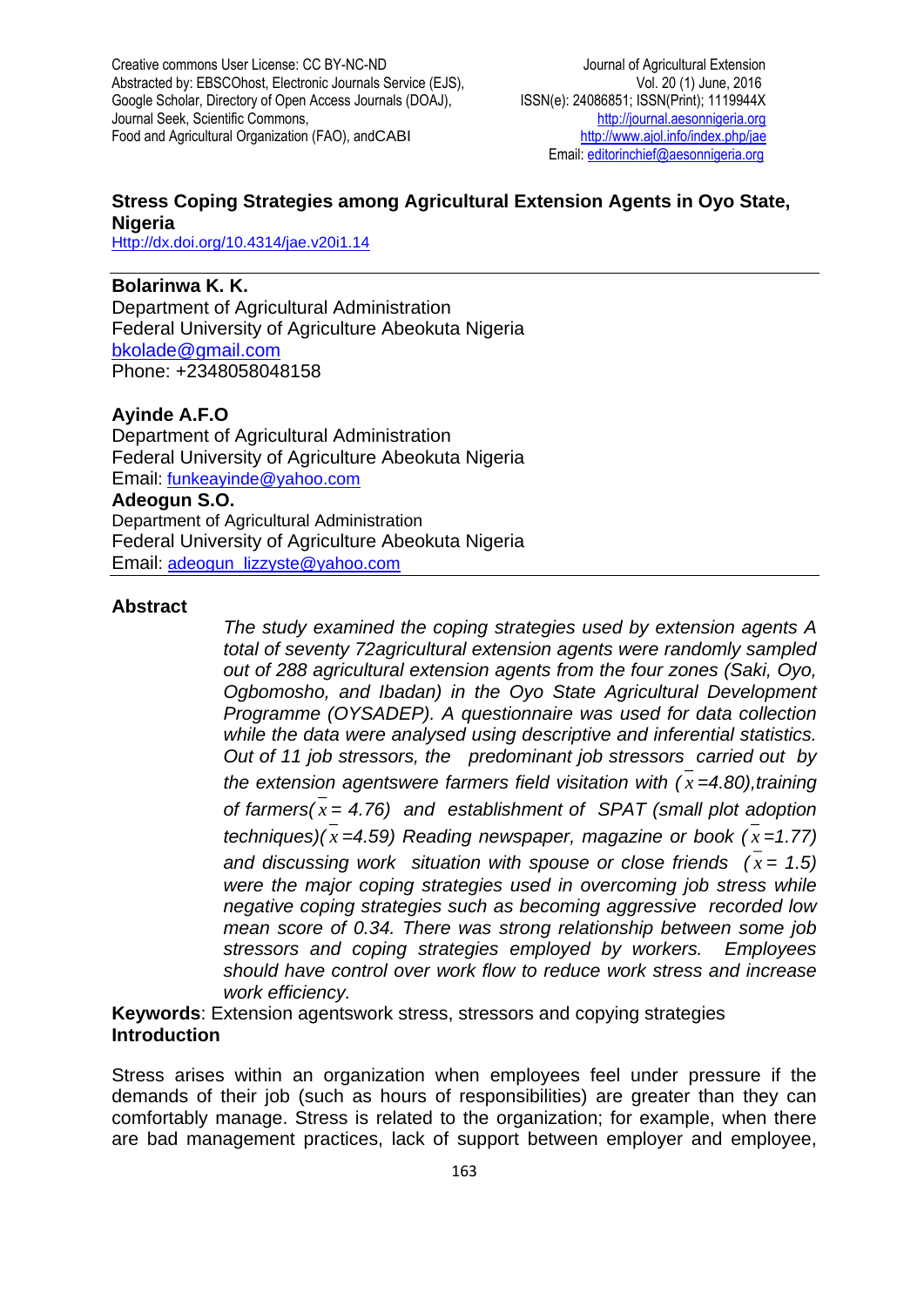changes in management, focus on job content and demands. Therefore, stress is caused by heavy workload, job insecurity, the threat of job loss or redundancy and conflict with other workers or superiors. However, the extent to which stress is experienced depends on how people cope with stress situation (George and Jones, 1999).

Stress can be experienced from four basic sources: the environment, that is, the environment can bombard someone with intense and competing demands to adjust. Examples of environmental stressors include weather, noise, crowding, pollution, traffic, unsafe and substandard housing and crime. Social stressors can be experienced through the demands of different social roles people occupy, such as parent, spouse, caregiver, and employee. Some examples of social stressors include deadlines, financial problems, job interviews, presentations, disagreements, demands for your time and attention, loss of a loved one, divorce, and co-parenting. Physiological situations and circumstances affecting our body can be experienced as physiological stressors. Examples of physiological stressors include rapid growth of adolescence, menopause, illness, aging, giving birth, accidents, lack of exercise, poor nutrition, and sleep disturbances. The fourth is thoughts, for instance, the brain interprets and perceives situations as stressful, difficult, painful, or pleasant (Davis, Eshelman, & McKay 2008).

Some situations in life are stress provoking, but it is our thoughts that determine whether they are a problem for us. Hence, coping with job stress is a key concept in understanding people's adaptation to their work roles. In their jobs employees are confronted with various kinds of demands, which may become 'stressors' when they tax or exceed the employee's adaptive capabilities. Examples of common job stressors include work overload, role problems, poor job control, and lack of support from supervisors and co-workers, and interpersonal conflicts. These stressors may lead to negative psychological (e.g., depression, irritability, burnout), physical (e.g., headaches, heart palpitations, hyperventilation) and behavioral (e.g., absenteeism, turnover, violence) symptoms or 'strains'( Schaufeli,2001). The psychological process that is involved in dealing with these job stressors in order to reduce strain is called coping. More specifically, coping with job stress refers to the things employees do to handle the stressors they encounter in their work roles. These individual coping efforts may or may not be supported by the employing organization.

Earlier studies on coping with job stress by Latack and Havlovic (1992) often found that employees use fewer problem-focused than emotion-focused strategies directed at changing the problems encountered in the context of work. This was interpreted by noting that the very natures of problems at work are perhaps not ameliorated easily by attempts to change them. It was reasoned that employees are perhaps better off by developing a renewed cognitive perspective and by regulating their negative emotions.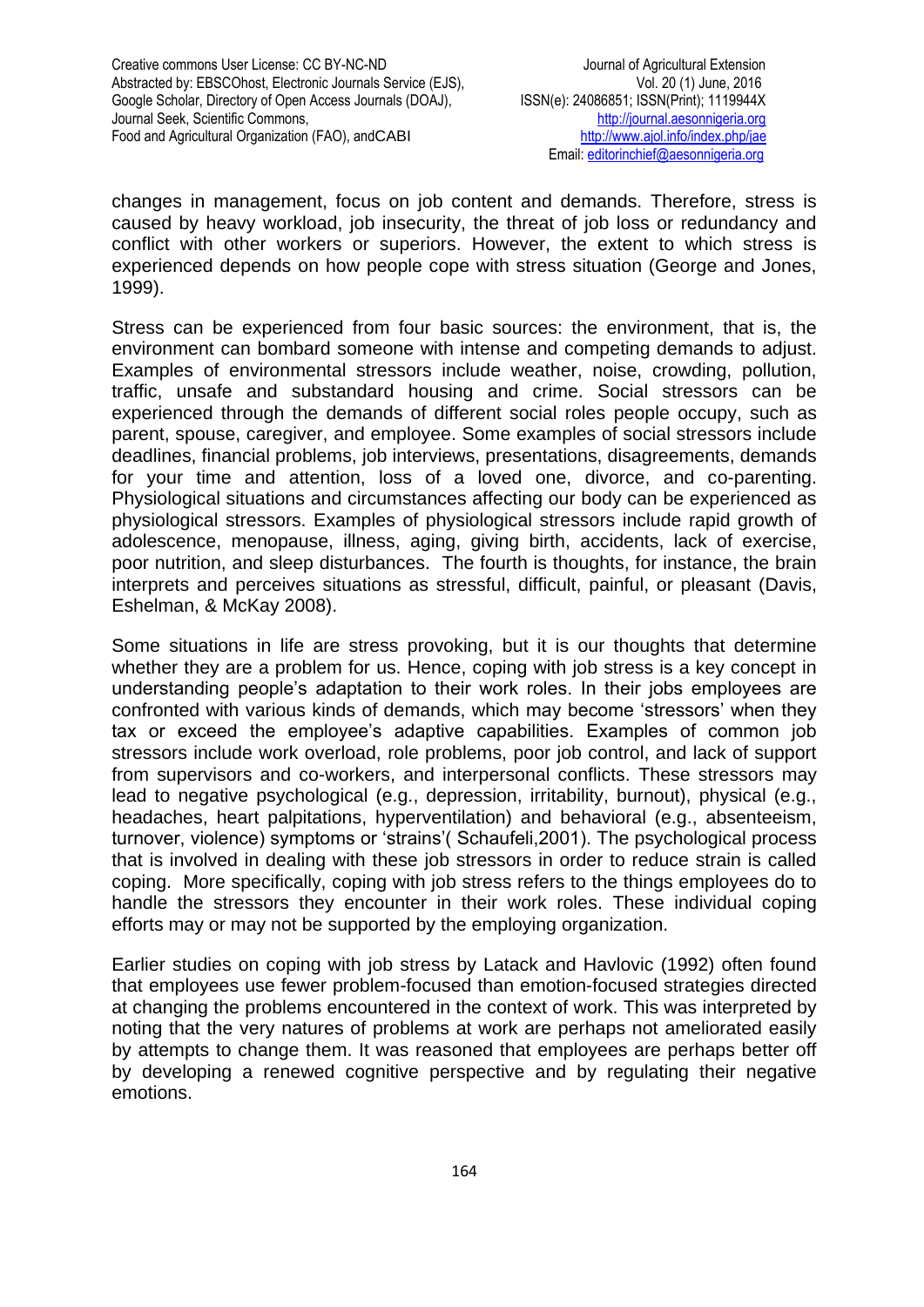Furthermore, it is the task of the employers and employees to prevent stress in the workplace because it has benefit. In preventing stress in the workplace there will be greater job satisfaction which will increase job engagement, increase the productivity of the organisation and few injuries, less illness, lost time which will also improve employee health and community wellbeing (Better Health Center,2015). Therefore, managing job stress with various coping strategies in an organization such as Oyo State Agricultural Development Programme will be a tool for reducing symptoms of poor mental and physical health of employees. Job stress is a reality of current day life; the issue of job stress causes a great deal of stress to the employees. Job or workplace stress has become one of the most serious health issues in the modern world as it occurs in any job. It is a growing problem in an organization that affects not only the health and wellbeing of employee but also the productivity of organizations.

In many developing countries agricultural development is hinged on extension service providers by helping farmers to identify and link them with research that provides solution to their production problems. They also provide awareness on opportunities for improvement of farm yields leading to increased income and better standard of living through the dissemination of information on agricultural technologies and improved practices to farm families (Van den Ban and Hawkins 1998). Poor financing of extension programmes has been a long standing problem facing the services since the World Bank withdraw its support (Adams, 1984). This has resulted in problem with mobility whereby extension agents would have to wait to the point of demoralization before delivering their services to farmers. In 1997, Nigeria had 6,563 extension agents; with an extension agent farmer's ratio of 1:1615. This is in sharp contrast to 1: 252 and 1: 500 found in Japan and South Korea respectively (Agbamu ,1998). Edeoghon, and Idele, (2012) stated that presently in Nigeria, the ratio is between 15,000 and 20,000 farmers to one extension worker in contradiction to the World Bank recommended ratio of one extension worker to 800 farmers. (1:800). These ratios suggest that extension service provider's hours of work per day and the overall workload would be very huge. There is an enormous demand on extension providers by the clientele and the institutions they serve. These demands predispose them to frustrations and stress (Kutilek, Conklin, and Gunderson, 2002; Bolarinwa,2012). These processes easily lead to burnout among extension agents which is defined as extreme tiredness usually caused by working too much. That is, they lose most of their energy and enthusiasm for work because of having worked too much for too long periods under stress. According to Bolarinwa (2012) Oyo state Agricultural Development Programmeextension agentsare exposed to severe stress.

### **Purpose of the Study**

The study examined the coping strategies used by extension agents. Specifically, the study examined activities that agricultural extension providers embarked on that cause stress, ascertain employees job stressors coping strategies and determine level of relationship between job stressors and coping strategies.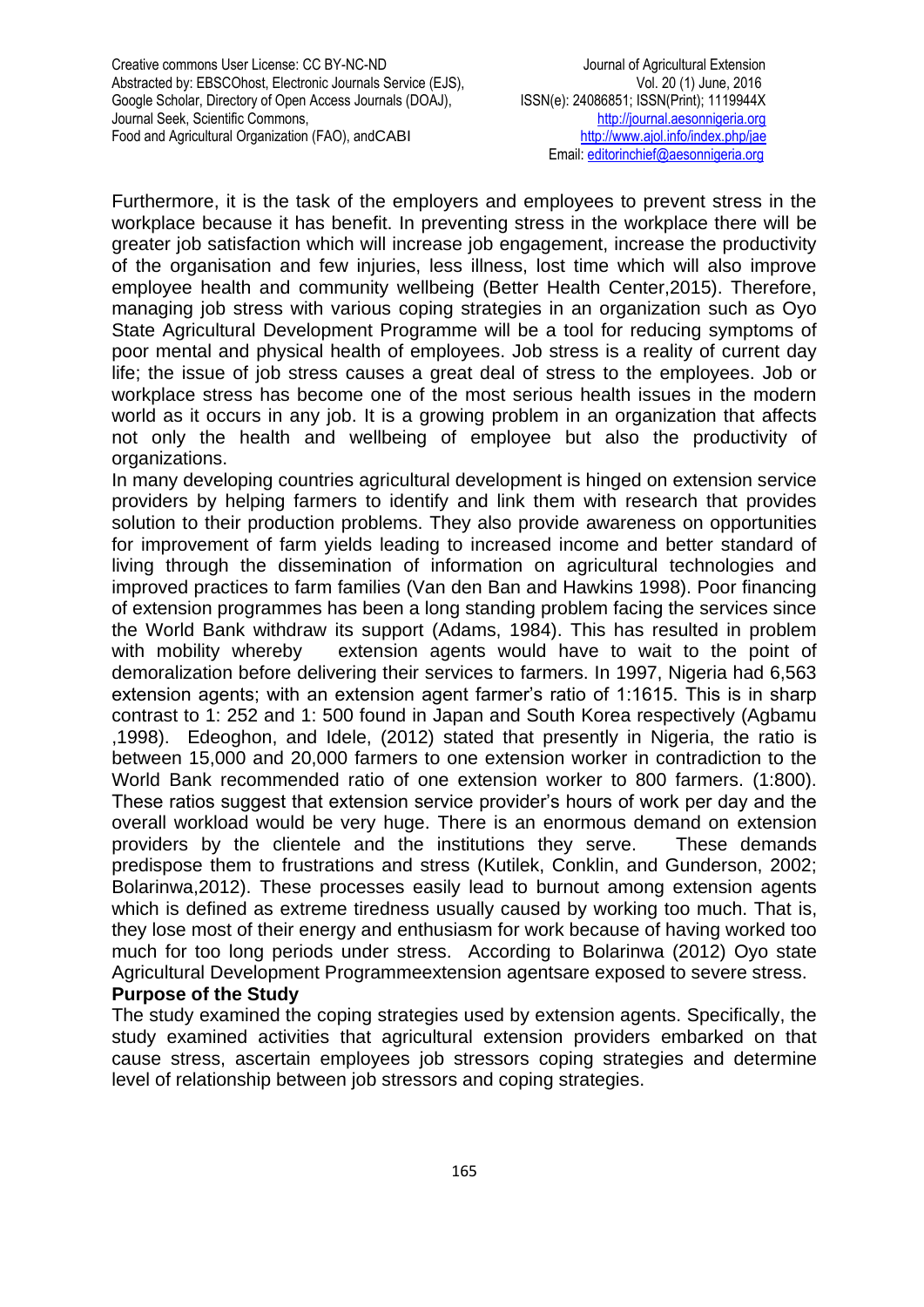## **Methodology**

This study was based on the Oyo State Agricultural Development Programme that made use of Extension Agents(EAs). Also it is an agricultural extension arm of Ministry of Agriculture, Oyo State. Thirty-six extension service providers were randomly sampled from each zone to give 72 EAs that were randomly sampled out of 288 EAsin the four administrative zones of OYSADEP. However, 70EAs were finally participated in the research. Sources of data included the use of structured questionnaire to obtain information from the extension service providers.

The questionnaire contained items which provided solutions to these set of objectives. Job stressor was measured by asking the EAs to rate which of the schedule of duties/workload gave them stress, using 5 point Likert type rating scale, with rating scale ranging from 0-4. The cut off score point for an activity to be classified as work stressor is 2.5. The dependent variable, coping strategies were measured by adapting measuring scale developed by Anspaugh and Michael (2009). The scale consists of 20 items with the rating scale of often used=2, Rarely used=1, not all=0. The cut of point score for items on the scale is 1.5. Data collected were analysed using descriptive and inferential statistics. Least Squares regression model was used in analysing the relationship between job stressors and job stressor coping strategies. The model was specified as follows:

 $CPSG=$  Ao  $+A_1DRF_{1+}$  A<sub>2</sub>ROL<sub>2</sub>  $+A_3ATS_3$   $+A_4TROF_4$   $+A_5EPWP_5$   $+A_6COAF_6$  $+A$ <sub>7</sub>ATWS<sub>7</sub>  $+A$ <sub>8</sub>ROF<sub>8</sub>+

 $A_9$ FEV $_9$  + A<sub>10</sub>ESTSP<sub>10</sub> + A<sub>11</sub>FCG<sub>11</sub> + U.

- CPSG = Job stressor coping strategies
- DRF = Demonstration of result to farmers
- ROL = Rendering of lectures
- $TROF = Triaining of farmers$
- EPWP = Empowerment programme
- $COAF =$  Consultancy to other agricultural firms
- ATWS = Attending workshop
- ROF = Registration of farmers
- $FEV = Farmers field visitation$
- ESTSP = Establishment of Small Plot Adoption Techniques (SPAT)
- $FCG = Forming contact group$

Coefficient of determination  $R^2$  is the variation in job stress coping strategies that explained by the job stressors. Hence, when the percentage variation is less than 50% such job stressor has a weak relationship with the job stressor coping strategies. However, if the job stressor has percentage greater or equal to 50% such job stressor has a strong relationship with job stressor coping strategies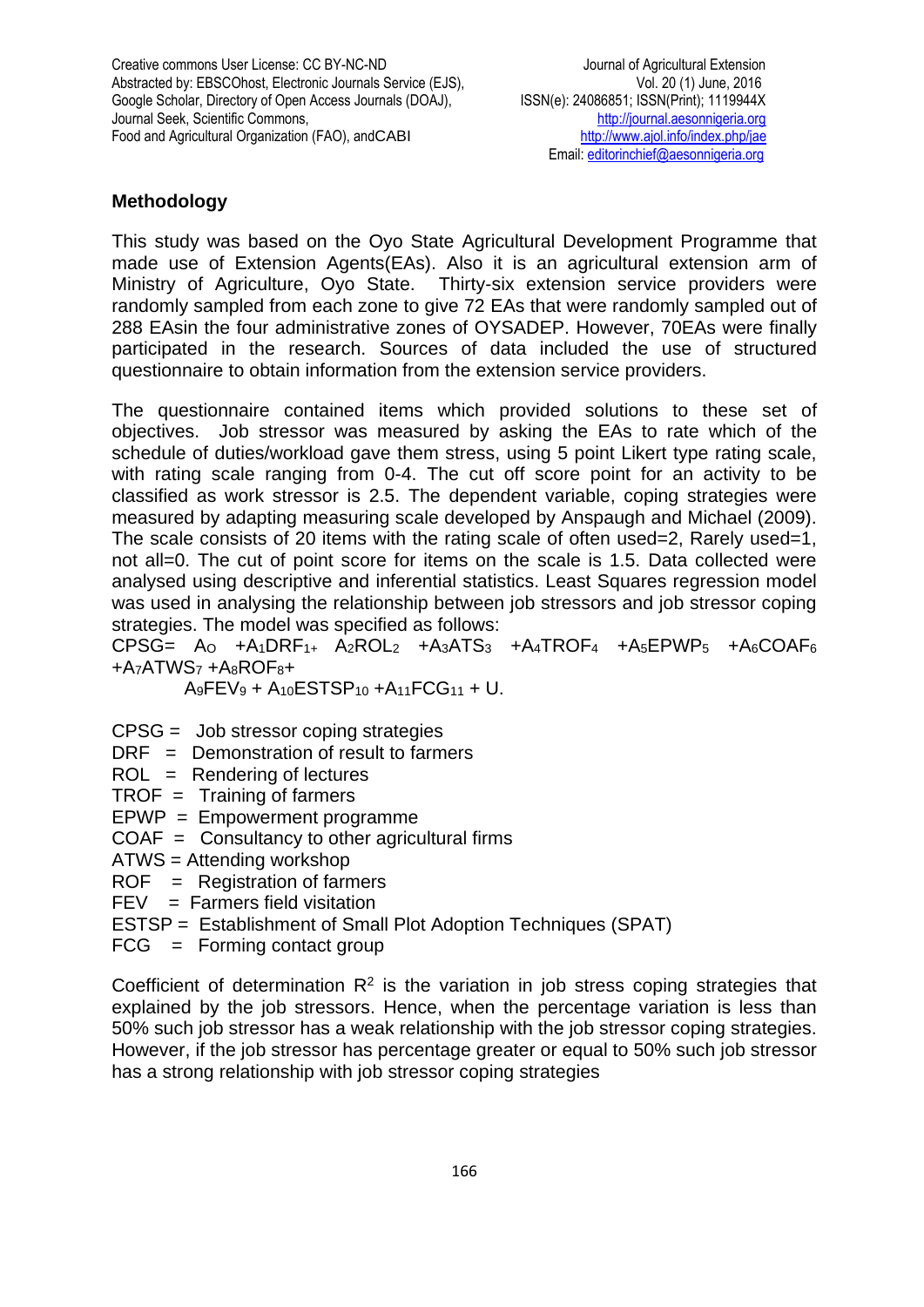Creative commons User License: CC BY-NC-ND Journal of Agricultural Extension Abstracted by: EBSCOhost, Electronic Journals Service (EJS), Vol. 20 (1) June, 2016<br>Goodle Scholar, Directory of Open Access Journals (DOAJ), ISSN(e): 24086851; ISSN(Print); 1119944X Google Scholar, Directory of Open Access Journals (DOAJ), ISSN(e): 24086851; ISSN(Print); 1119944X<br>Journal Seek, Scientific Commons, Intervention of the estimation of the example ria.org Journal Seek, Scientific Commons, Food and Agricultural Organization (FAO), andCABI <http://www.ajol.info/index.php/jae>

### **Results and Discussion**

### **Personal Characteristics of Extension Agents**

As shown in Table1 the mean age of the extension service providers was 43.36; this implies that majority (64.3%) of the extension agents were in their active age of less than 45 years. It could be inferred from the result that they have many years to contribute to the achievement of the organisational goals. The data supports the findings of Adegbite and Olaoye (2009) who also recorded a high proportion of the employees within the age bracket of 20-50 years. Also 68.7% of the extension agents were male while 31.4% were females. This result supports the findings of (Rarieya, 2013) who reported that in South Africa, men are more employed than women in almost every organization. The result also indicates that 92.9% of the extension agents were married, while 55.7%and 44.3%of the employees were Christians and Muslim, respectively. These findings are expected because Christianity and Islam dominate this part of the country and religious belief is one of the ways to manage stress. The result from Table1 further indicates that majority (95.3%) of theextension agents had education that is above senior secondary school certificate. The result indicated 50.0% of the extension agents had been working with the organisation for more than 10years. It could be inferred from the result that the employees are highly experienced and they are likely to be subjected to work stress. These results support the findings of Li *et al*. (2007) who report that employees with less than or equal to 10 years of working experience express less work stress because they are in the early years of their career making therefore, they enjoy their job to the fullest. Also, it was revealed that only 7.1% of the extension agents earned less than or equal to #30,000 per month and the average mean income of extension service providers was N52,214.29 per month.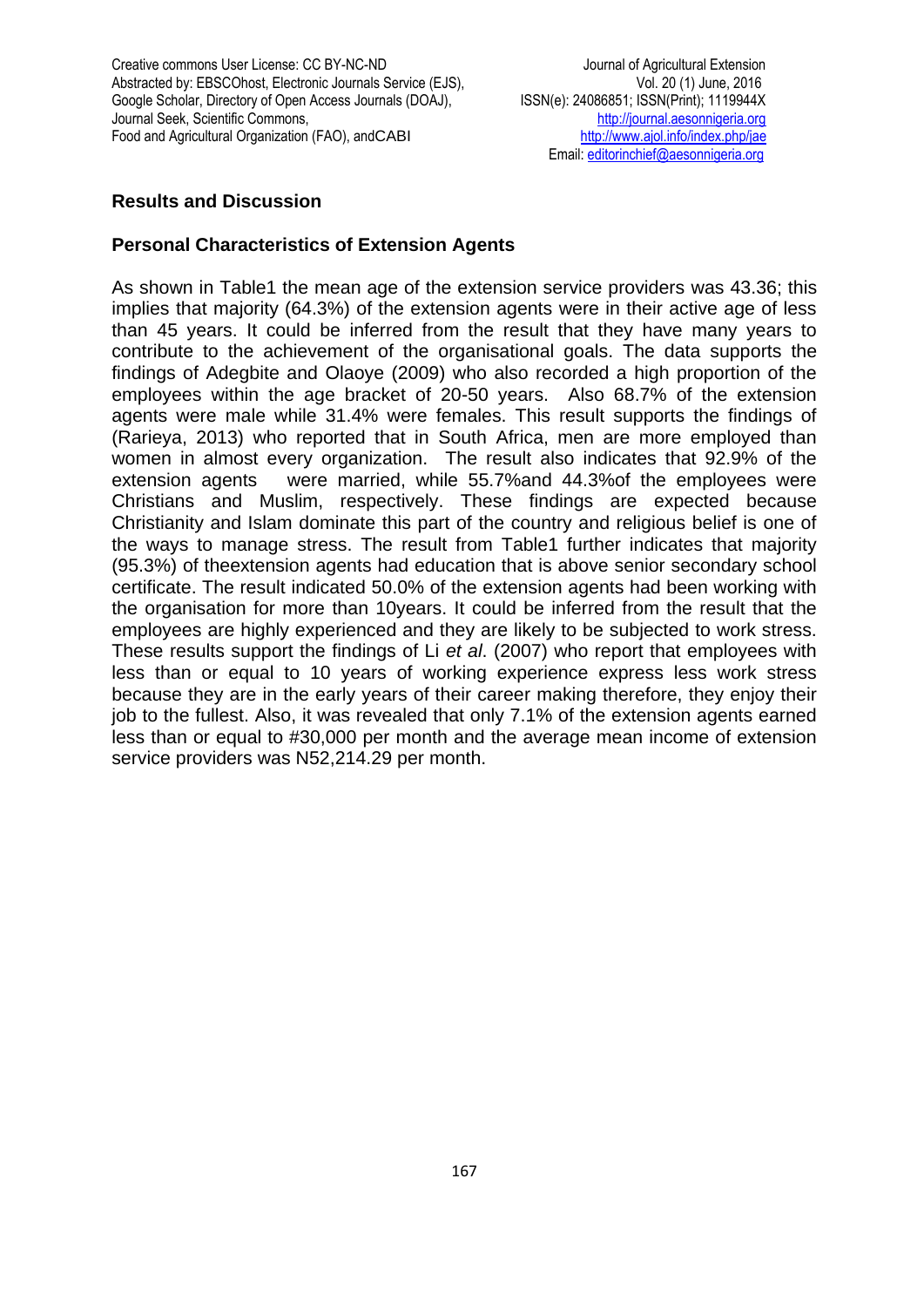| coononno onaractoristics       |                  |          |  |
|--------------------------------|------------------|----------|--|
| Socio-economic Characteristic  | Percentage(n=70) | Mean     |  |
| Age                            |                  |          |  |
| Less than or equal to 35years  | 15.7             | 43.6     |  |
| 36-45years                     | 48.6             |          |  |
| 46-55years                     | 27.1             |          |  |
| 56years and above              | 8.6              |          |  |
| <b>Sex</b>                     |                  |          |  |
| Male                           | 68.6             |          |  |
| Female                         | 31.4             |          |  |
| <b>Marital status</b>          |                  |          |  |
| Married                        | 92.9             |          |  |
| Single                         | 7.1              |          |  |
| <b>Religion</b>                |                  |          |  |
| Islam                          | 44.3             |          |  |
| Christianity                   | 55.7             |          |  |
| <b>Educational level</b>       |                  |          |  |
| <b>SSCE</b>                    | 4.3              |          |  |
| NCE/OND                        | 10.0             |          |  |
| <b>HND</b>                     | 24.3             |          |  |
| <b>BSC</b>                     | 35.7             |          |  |
| <b>MSC</b>                     | 25.7             |          |  |
| Rank/cadre                     |                  |          |  |
| Senior staff/Executive officer | 30.0             |          |  |
| Agric Officer                  | 44.3             |          |  |
| <b>Planning Officers</b>       | 10.0             |          |  |
| Junior staff                   | 11.4             |          |  |
| Chief technology               | 4.3              |          |  |
| <b>Working experience</b>      |                  |          |  |
| Less than or equal to 10years  | 50.0             | 13.3     |  |
| 11-20 years                    | 30.0             |          |  |
| Above 21years                  | 20.0             |          |  |
| Income per month               |                  |          |  |
| Less than or equal to #30,000  | 7.1              | 52214.29 |  |
| #31,000 - #50,000              | 44.4             |          |  |
| #51,000 - #70,000              | 41.4             |          |  |
| #71000 - #90,000               | 5.7              |          |  |
| Above #91,000                  | 4.3              |          |  |

#### **Table1: Percentage distribution of extension agents according to socioeconomic characteristics**

Source: Field Survey, 2015

#### **Job Stressor Activities in the Organisation**

As shown in Figure1 out of 11 job stressors, the predominant job stressor carried out by extension agents were farmers field visitation (4.80), training of farmers (4.76) and establishment of SPAT (4.59). These job stressors were ranked 1, 2, and 3, respectively by extension agents. All the activities carried out by extension agents generate stress because none of the job stressor scored below cut off point of 2.5 as indicated in figure1. Hence the extension agents will be experiencing the symptoms of stress such as loss of appetite, fatigue and fearfulness.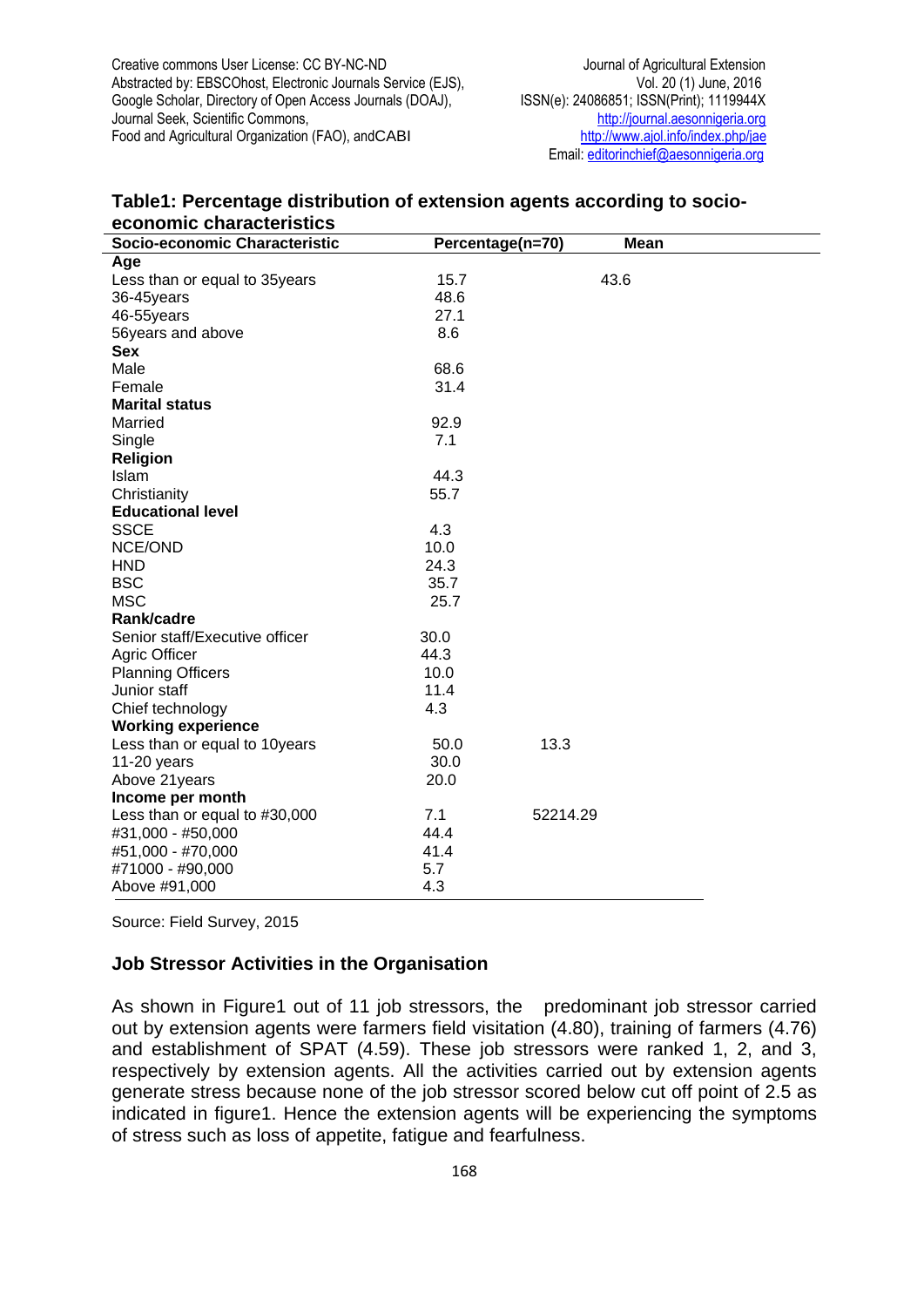Creative commons User License: CC BY-NC-ND Journal of Agricultural Extension Abstracted by: EBSCOhost, Electronic Journals Service (EJS), Vol. 20 (1) June, 2016 Google Scholar, Directory of Open Access Journals (DOAJ), ISSN(e): 24086851; ISSN(Print); 1119944X<br>Journal Seek, Scientific Commons, Intervention of the estimate assonnigeria.org Journal Seek, Scientific Commons, Food and Agricultural Organization (FAO), andCABI <http://www.ajol.info/index.php/jae>

Email[: editorinchief@aesonnigeria.org](mailto:editorinchief@aesonnigeria.org)



### **Figure 2: Mean of job stressors activities**

### **The Coping Strategies used in Overcoming Job Stress**

The result in Figure2 reveals that reading a newspaper, magazine, or book, discussion of work situations with a spouse or close friends, praying, go to church and listen to music  $(x = 1.77, 1.54, 1.54, 1.51,$  respectively were coping strategies employed by extension service providers to overcome stress in the organization. With the extension service providers listening to music, according Hanser (2016) they will likely be able to cope with the following stress situation: elevating their mood, evoke their memory, relaxing their nerves and provoke their attention. Also prayer will enable them to have positive coping devices that could be directed toward both problems solving and facilitating personal growth. Hence, prayer evokes a relaxation response that quells stress, quiets the body, and promotes healing (Spilka *etal* 2003, Davis, 2001). It could be inferred from the Figure2 that negative coping strategies such as becoming aggressive (0.34), get drunk (0.14) and smoke tobacco (0.13) had low mean scoreswere not frequently/highly used as strategies to cope with stress in the organization.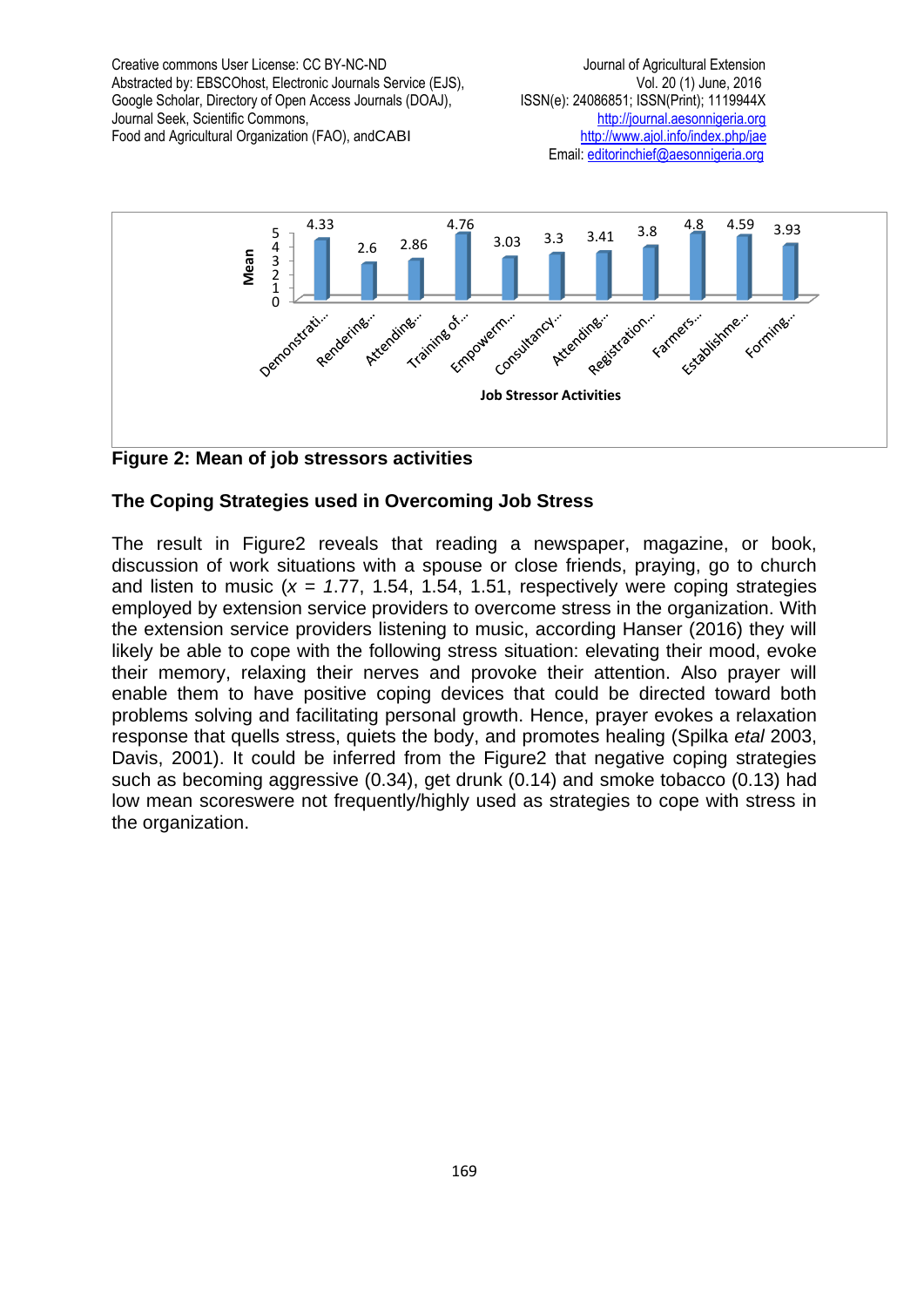Creative commons User License: CC BY-NC-ND Journal of Agricultural Extension Abstracted by: EBSCOhost, Electronic Journals Service (EJS), Vol. 20 (1) June, 2016 Google Scholar, Directory of Open Access Journals (DOAJ), ISSN(e): 24086851; ISSN(Print); 1119944X Journal Seek, Scientific Commons, [http://journal.aesonnigeria.org](http://journal.aesonnigeria.org/) Food and Agricultural Organization (FAO), andCABI <http://www.ajol.info/index.php/jae>

Email[: editorinchief@aesonnigeria.org](mailto:editorinchief@aesonnigeria.org)



**Relationship between Job Stressor and Coping Strategies.**

able 2 reveals that there is a weak relationship between the following work stressors; demonstration of result to farmers ( $R^2$  = 0.071), attending seminars ( $R^2$  = 0.068) attending workshop ( $R^2$ =0.110), registration of farmers ( $R^2$ = 0.186), and extension service providers coping strategies. The implication of this is that the available coping strategies cannot reduce stress created by these job stressors in extension service providers. Also the following job stressosr; training of farmers ( $R^2$ = 0.342), empowerment programme ( $R^2$ = 0.226), consultancy to other agricultural firms  $(R^2= 0.265)$ , and forming contact groups  $(R^2= 0.201)$  have moderate relationship with coping strategies. However, the result also shows that there is a strong relationship between establishment of SPAT ( $R^2$ = 0.644), field visitation ( $R^2$ = 0.523), rendering of lectures( $R^2$ =0.516) and stress coping strategies. This implies that the coping strategies are sufficiently used by the extension agents in coping with these job stressors in the organisation.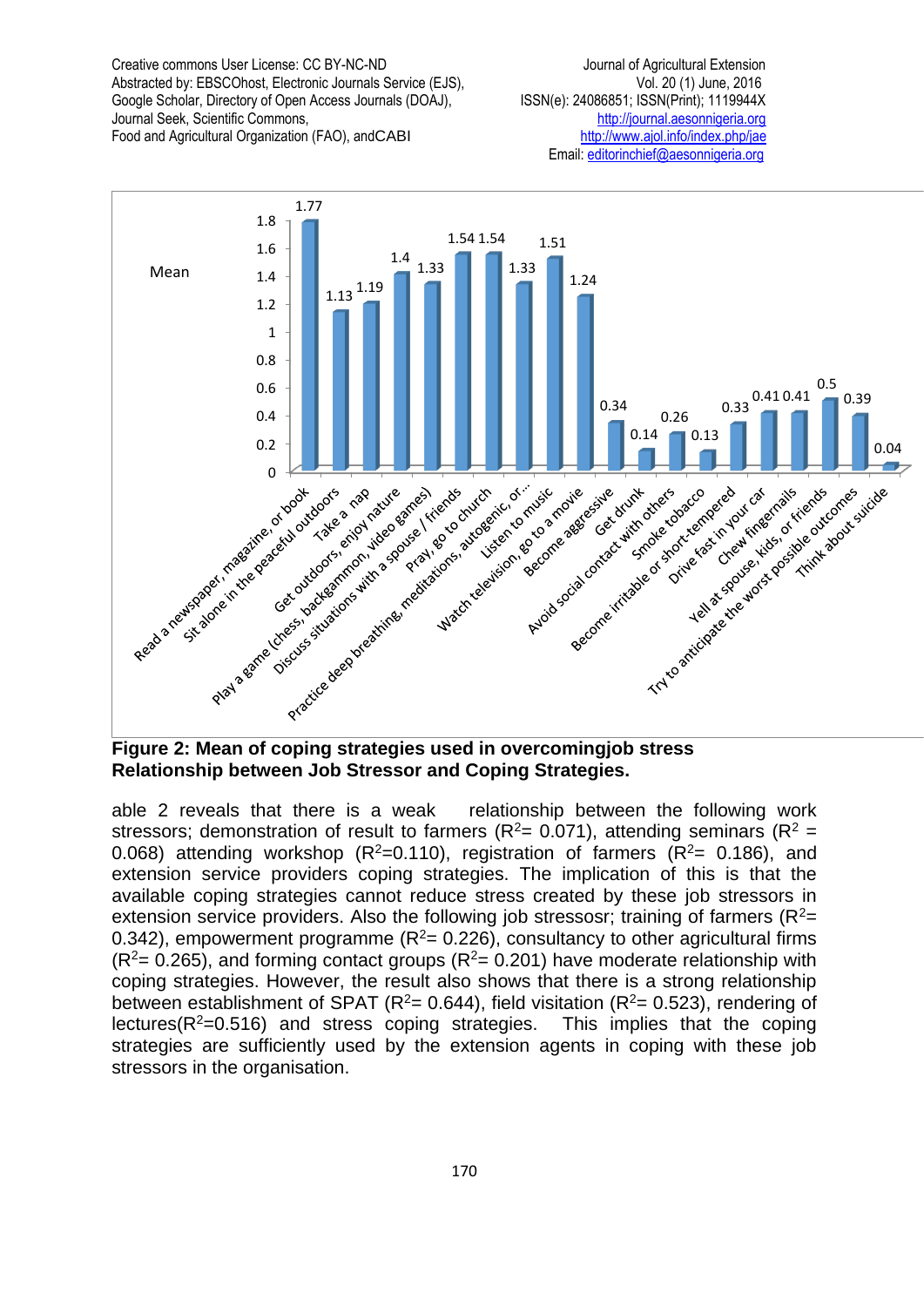Creative commons User License: CC BY-NC-ND Journal of Agricultural Extension Abstracted by: EBSCOhost, Electronic Journals Service (EJS), Vol. 20 (1) June, 2016<br>Goodle Scholar, Directory of Open Access Journals (DOAJ), ISSN(e): 24086851; ISSN(Print); 1119944X Google Scholar, Directory of Open Access Journals (DOAJ), Journal Seek, Scientific Commons, [http://journal.aesonnigeria.org](http://journal.aesonnigeria.org/) Food and Agricultural Organization (FAO), andCABI <http://www.ajol.info/index.php/jae>

Email[: editorinchief@aesonnigeria.org](mailto:editorinchief@aesonnigeria.org)

#### **Table 2: Relationship between job stressors and coping strategies using regression analysis**

| S/N<br>Activities carried out that cause job stress | B        | $R^2$ | <b>Std Error</b> |
|-----------------------------------------------------|----------|-------|------------------|
| 1 Demonstration of result to farmers                | 0.275    | 0.071 | 0.573            |
| 2 Rendering of lectures                             | $-0.111$ | 0.516 | 0.819            |
| 3, Attending seminars                               | 0.352    | 0.068 | 0.745            |
| 4. Training of farmers                              | $-0.223$ | 0.342 | 0.884            |
| 5. Empowerment programme                            | $-0.217$ | 0.226 | 0.689            |
| 6. Consultancy to other agricultural firms          | 0.199    | 0.265 | 0.717            |
| 7. Attending workshop                               | $-0.313$ | 0.110 | 0.798            |
| 8. Registration of farmers                          | $-0.313$ | 0.186 | 0.872            |
| 9. Field visitation                                 | 0.142    | 0.523 | 0.836            |
| 10. Establishment of SPAT (Small Plot Adoption      |          |       |                  |
| Techniques)                                         | 0.105    | 0.644 | 0.870            |
| 11. Forming contact group                           | 0.300    | 0.201 | 0.911            |

Source: Field Survey, 2015

#### **Conclusion and Recommendations**

The predominant job stressor were; farmers field visitation followed by training of farmers and establishment of SPAT (Small Plot Adoption Techniques). Reading newspaper, magazine or book, discuss situation with spouse or close friends and pray, go to church and listen to music were the major coping strategies used in overcoming job stress in the organisation. The strategies for coping with stress have strong, moderate and weak relationship with some job stressor. It is recommended that extension programme managers and those concern with agricultural development understand these conditions in managing extension workers to enhance stress coping strategies. Service providers should have control over work flow to reduce work stress and increase work efficiency.

#### **References**

- Adams, M. E., (1984). *Agricultural Extension in Developing Countries second Edition*, Longman Group ltd, Essex, Pp 3-4
- Adegbite, D. A., & Olaoye, O.J. (2009): Performance assessment of OSAMCA in credit delivery and operation (2004-2006). *Journal of sustainable development in Africa*, 10(4), 365 - 387
- Agbamu, J.U., (1998). A study on Agricultural Research-Extension linkages: with focus on Nigeria and Japan Ph. D Thesis, Tokyo University of Agriculture, Tokyo, Pp 194-195
- Anspaugh, D.J. & Michael, H, (2009) *Wellness: Concepts and application* ; 7th ed at the McGraw Hill Companies,Inc